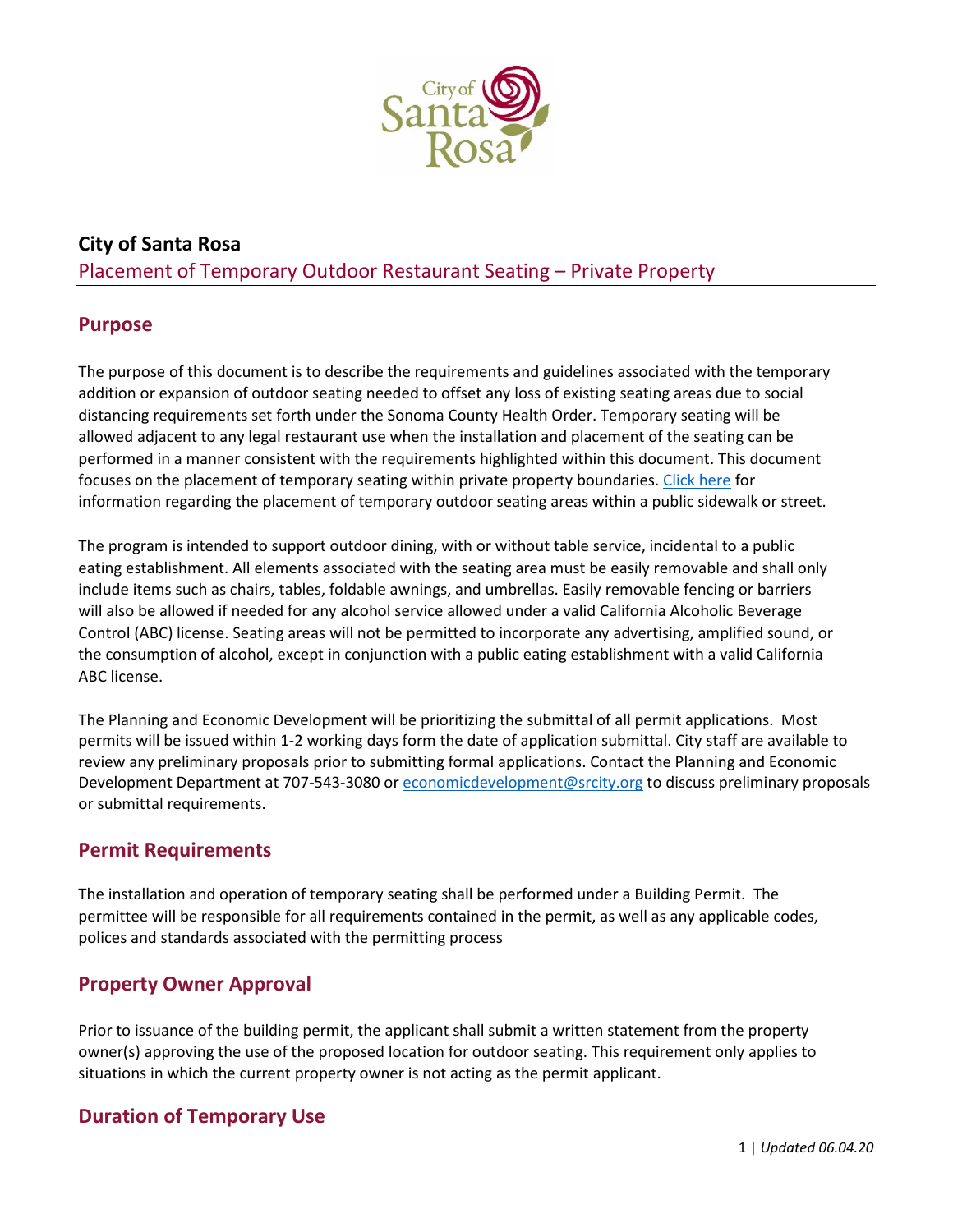Temporary seating areas constructed under this program will be allowed to operate until the Sonoma County Health Order is rescinded or amended to remove or reduce social distancing requirements that apply to the interior seating areas of restaurants. The temporary program is intended to provide a replacement option to any existing indoor or outdoor seating lost to social distancing requirements. The program cannot result in an exceedance in the occupancy levels that were approved with the original restaurant use. The applicant will be granted a maximum 30-day window from the date of the rescinded or amended Health Order to reduce the seating approved under the permit to offset the total count of any interior or permanent exterior seats regained. The permittee may also exercise any permitting paths that existing in this time frame to convert the seating to a permanent status.

## **Placement**

The relocation of interior commercial restaurant spaces impacted by governing health orders to outdoor areas on private property, shall be allowed in private parking spaces, within sidewalks, alleys and other common use hardscape areas, including suitable landscape areas such as lawns, subject to requisite ADA requirements. Installations consistent with this policy shall not require any additional entitlements related to parking reductions.

## **Design Requirements**

| <b>Accessibility</b>                       | All seating areas that are required to be accessible shall maintain compliance<br>with accessibility requirements outlined in the Americans with Disabilities Act<br>(ADA) and the California Building Code.<br>Access to any features afforded to customers shall be provided to those with<br>access needs. (Access to restrooms, pay stations, or any other features must<br>be provided in an equivalent fashion.)<br>Click here to review a guidance document associated with accessibility<br>standards as they apply to restaurant seating.                                       |
|--------------------------------------------|------------------------------------------------------------------------------------------------------------------------------------------------------------------------------------------------------------------------------------------------------------------------------------------------------------------------------------------------------------------------------------------------------------------------------------------------------------------------------------------------------------------------------------------------------------------------------------------|
| <b>Fire and Public</b><br><b>Utilities</b> | All components associated with the seating area shall maintain a clearance of<br>at least 3' from all hydrants and fire department connections. This separation<br>will also apply to any above ground public utility structures and access lids<br>such as sewer manholes, water valve covers, meter box lids and utility vault<br>covers. Components that create additional difficulties during an emergency<br>removal process such as umbrellas, fences, and non-rolling planters shall<br>maintain a 5' separation from the utility and fire protection items highlighted<br>above. |
| Maintenance<br>and Operations              | Any movable furniture (i.e. tables, chairs, umbrellas, etc.) and equipment<br>not secured within fencing shall be removed during non-business hours.                                                                                                                                                                                                                                                                                                                                                                                                                                     |

# **California Alcoholic Beverage Control (ABC)**

Applicants shall comply with all applicable ABC regulations regarding alcohol use for their establishment. The issuance of a building permit does not constitute any ABC approval or zoning approval for alcohol use by the City. Applicants are solely responsible for securing a valid ABC license to allow/extend business operations within the additional seating areas.